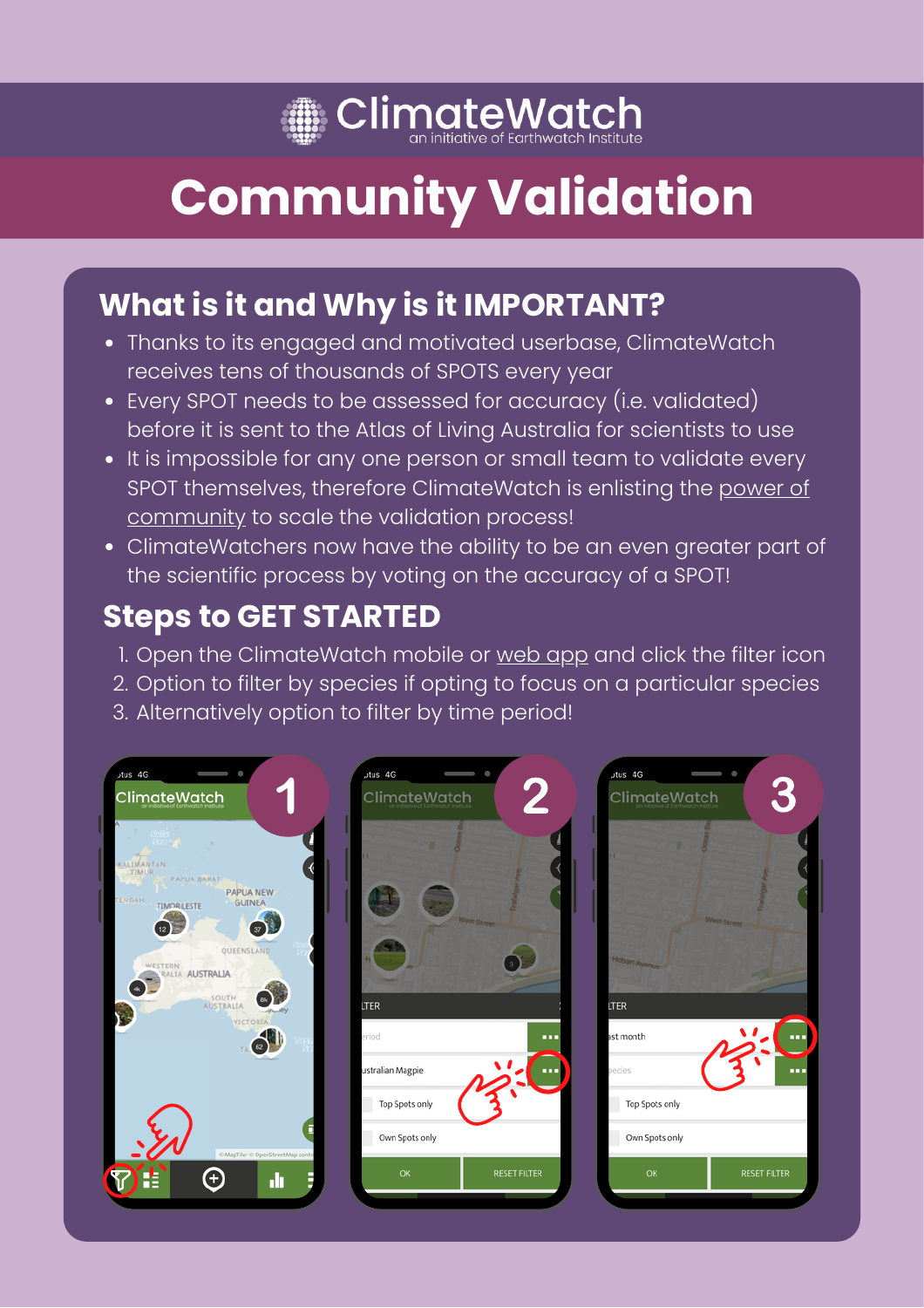## **SolimateWatch**

# **Community Validation**

## **Steps to VALIDATE**

4. Back at the interactive map, zoom in and select a SPOT.

5. Review the SPOT's species ID, picture and details. If all appear correct click the green tick! Once a spot receives 1x tick it is "Casual Grade". Once a spot receives 5x ticks it is upgraded to "Research Grade"

6. Moderators have the ability to give a golden tick and immediately designate a spot as "Reserach Grade". Moderators include CW program management, certified researchers or species experts.

## **What to LOOKOUT FOR**

- Photo quality and originality
- Photo vs species ID
- Location of spot
- Behaviour and phenophase errors (See next page for detailed breakdown)